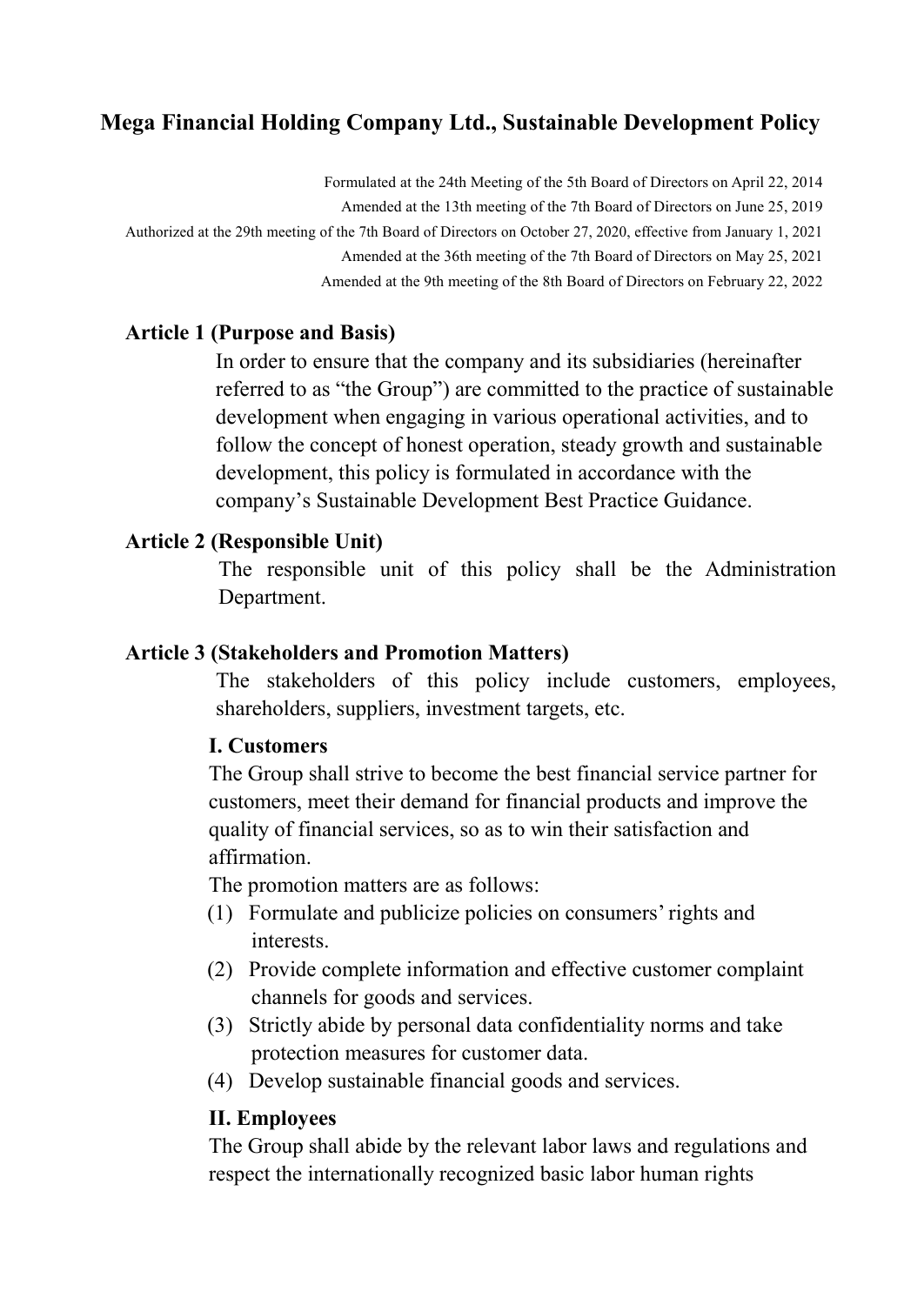principles, protect the legitimate rights and interests of employees and provide a good working environment.

The promotion matters are as follows:

- (1) Provide good salary system and welfare measures.
- (2) Create a diversified and equal employment environment, and protect the work rights and interests of vulnerable populations.
- (3) Pay attention to human rights of employees and establish a good two-way communication channel.
- (4) Provide employee education and training to enhance the competitiveness of talents.
- (5) Pay attention to employee health, hold health lectures and provide free health examination.

## **III. Shareholders**

The Group shall continue to strengthen corporate governance, improve operating performance and increase shareholder value.

The promotion matters are as follows:

- (1) Strengthen the functions of the Board of Directors, improve the protection of shareholders' rights and interests, and strengthen the communication with shareholders.
- (2) Strengthen the disclosure of financial and non-financial information to enhance information transparency.
- (3) Attach importance to the innovation and development of sustainable financial products (including but not limited to digital finance).

### **IV. Suppliers**

The Group shall implement responsible procurement, evaluate the impact of procurement on environment and society, and cooperate with suppliers to exert sustainable influence.

The promotion matters are as follows:

- (1) Before conducting business, the Company should evaluate whether the suppliers have negative environmental and social records, so as to avoid transacting with enterprises whom violate environmental and social issues.
- (2) If the supplier is involved in significant negative environmental and social impact, the partnership shall be suspended or terminated.

## **V. Investment targets**

The Group shall implement responsible investment, ensure that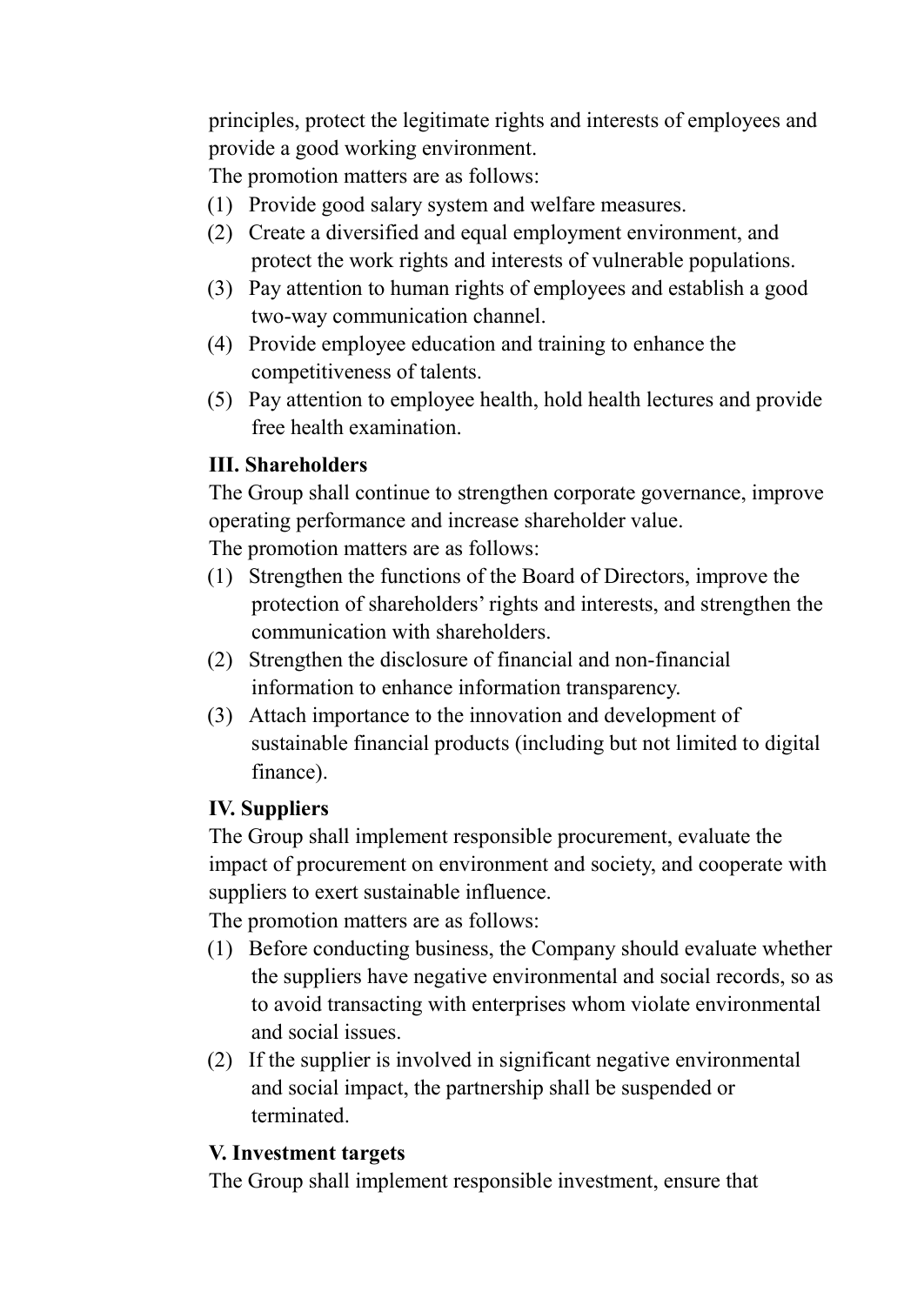investment targets attach importance to environmental and social issues, and expand the role of sustainable finance.

The promotion matters are as follows:

- (1) Include environmental, social and other non-financial factors in investment decisions, in order to implement responsible investments.
- (2) Implement the due diligence governance of institutional investors.

### **Article 4 (Coverage and Promotion Matters)**

This policy covers environmental sustainability, social prosperity, corporate governance and other sustainability issues.

### **I. Environmental sustainability**

The Group shall consider climate change and other environmental related issues and incorporate environmental sustainability into its strategic objectives.

The promotion matters are as follows:

- (1) Promote energy conservation and carbon reduction policies, and reduce the use of water/electricity and gasoline/diesel.
- (2) Promote electronic operation process to save paper use.
- (3) Give priority to green procurement and use products from manufacturers with environmental protection labels.
- (4) Promote resource recycling and properly handle waste.

## **II. Social Prosperity**

The Group shall adhere to the principle of "Taking from the Society and Using it for the Society", integrate the resources of its subsidiaries, Mega Bank Cultural and Educational Foundation and Mega Charity Foundation, promote various social public welfare activities, and maintain a good relationship with the local community through the Group's service points.

The promotion matters are as follows:

- (1) Take care of vulnerable populations, improve their life and selfreliance.
- (2) Sponsorship of nutritious breakfast/lunch and after-school counseling for rural students.
- (3) Cooperate with other public welfare or social welfare organizations in Taiwan to promote various social assistance programs.
- (4) Support the development of cultural and creative industries and sponsor arts and cultural group performances.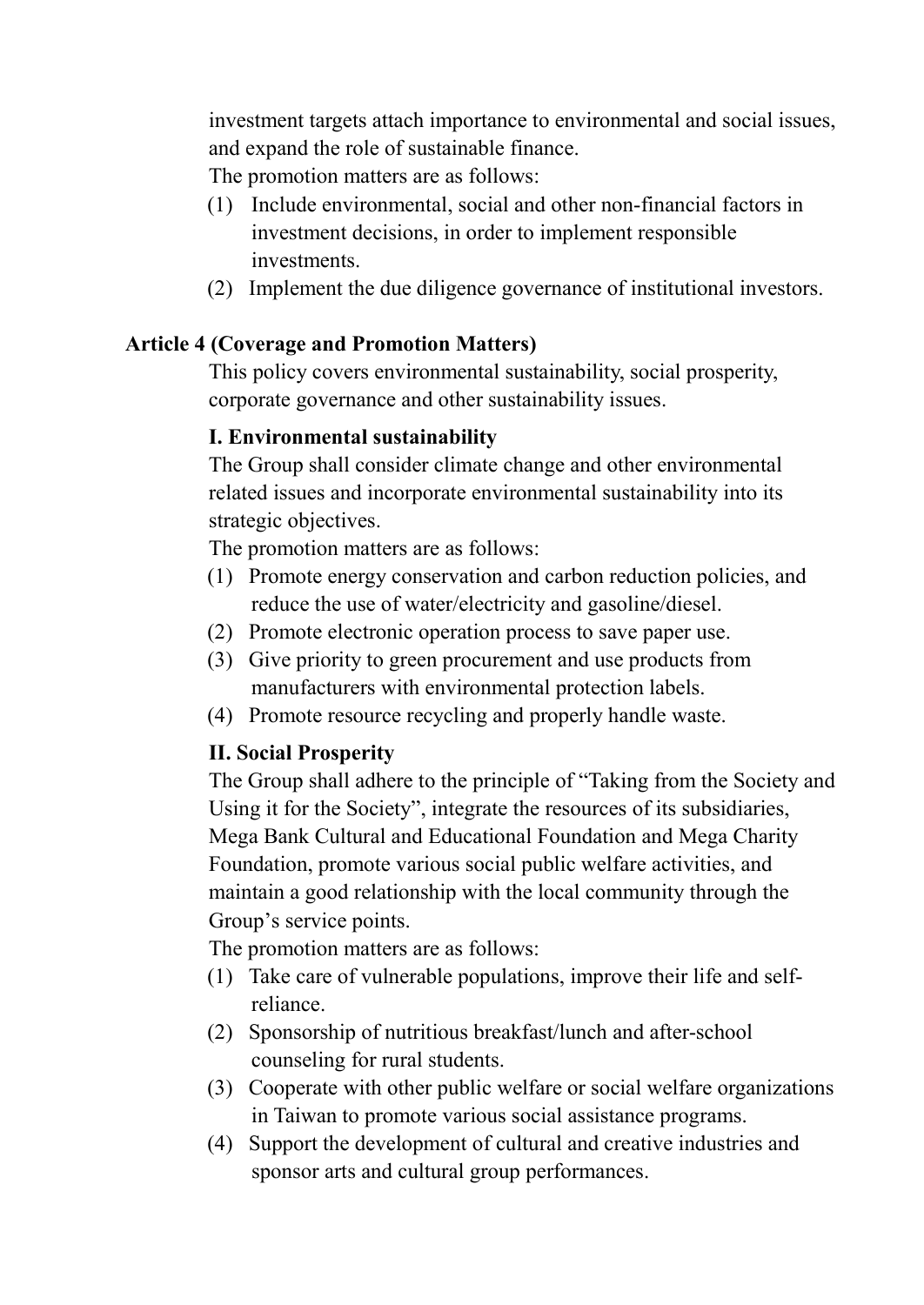- (5) In response to an aging society, promote the education of caring for life.
- (6) Support ecological education and cultivate awareness of environmental protection.
- (7) Support athletic activities and sporting competitions to promote the national sports atmosphere.
- (8) Hold lectures on arts and culture appreciation, health and finance; improve the community residents' financial knowledge and quality of life.
- (9) Encourage colleagues to take part in community service.

#### **III. Corporate governance**

The Group shall establish a corporate culture of honest management and implement sustainable governance based on the business philosophy of honesty, transparency and responsibility. The promotion matters are as follows:

(1) Comply with the local regulations and policies of the place of operation, and implement the code of fair and honest operation.

- (2) Prohibit the acceptance of commissions, gratuities or other improper benefits from transaction counterparties or customers by embezzlement or taking advantage of position.
- (3) Strengthen the operation of the Board of Directors and the functions of directors, and effectively supervise the promotion of various sustainability plans.

#### **Article 5 (Organization of the Committee)**

The company shall set up a sustainable development committee, which is responsible for reviewing the annual objectives of various categories of sustainable development of the Group and supervising its implementation by each subsidiary of the Group.

The guidelines for the establishment of the company's sustainable development committee shall be prescribed separately.

#### **Article 6 (Information Disclosure)**

 The company shall prepare a sustainability report to disclose the Group's achievements in promoting sustainable development and publish it on the company's website.